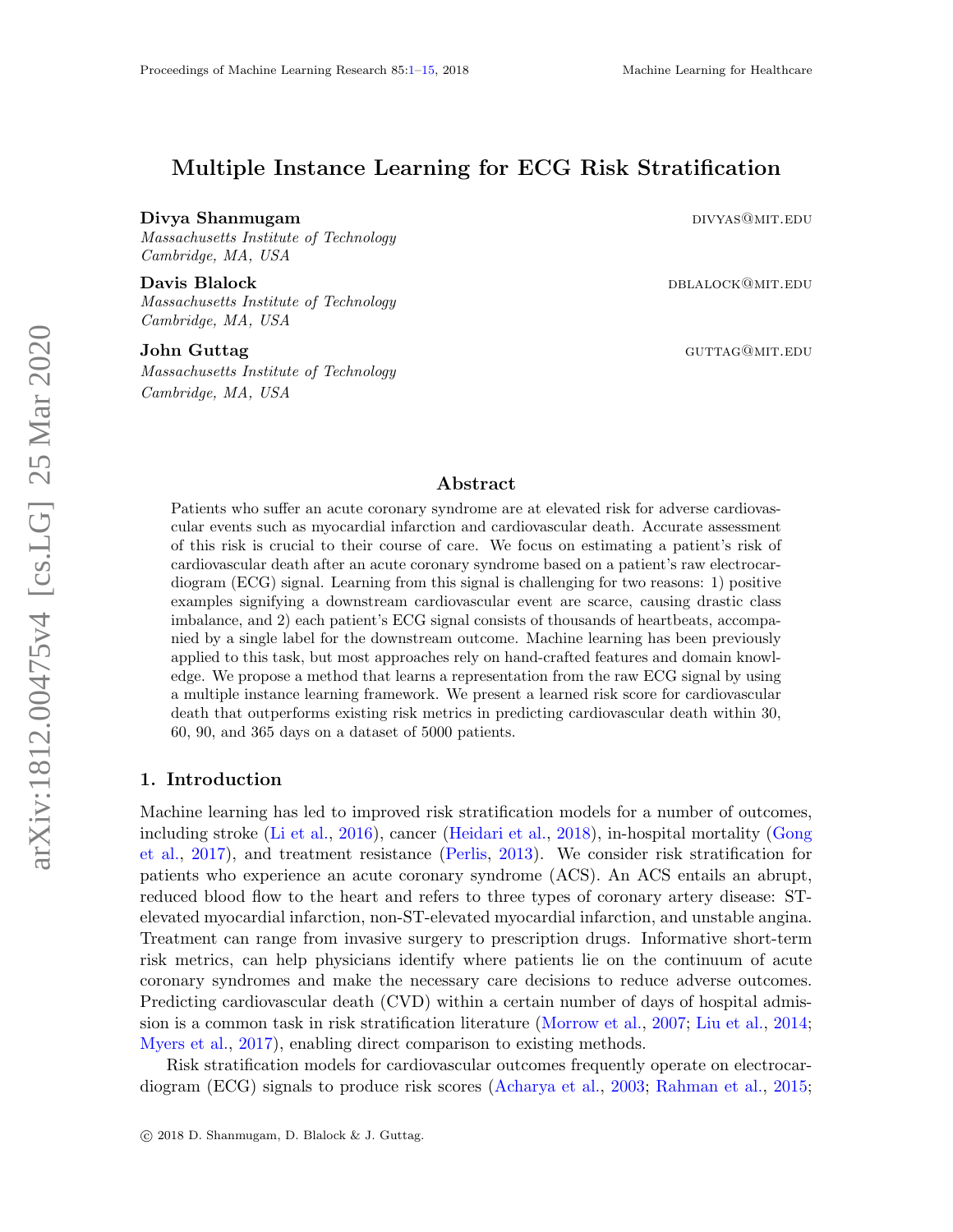[Kannathal et al.,](#page-11-2) [2003\)](#page-11-2). Incorporating the ECG signal into a risk model is not straightforward, however, because it is a time series, often measured for days at a time. Many risk metrics compute features based on adjacent heartbeats, including the fluctuation of the ST segment [\(Klingenheben et al.,](#page-12-5) [2000\)](#page-12-5) and the dynamic time warping distance [\(Syed et al.,](#page-13-1) [2009\)](#page-13-1). These heuristics represent a good estimate of what a risky ECG signal may look like, but it is not well-understood what best indicates higher risk of a cardiovascular event (i.e. cardiovascular death or myocardial infarction). This presents two challenges:

- 1. Representation. It is not clear what features to extract from each ECG signal. This is made especially difficult by the variable duration of heart beats.
- 2. Homogeneity. Different levels of CVD risk at the patient level do not necessarily translate to different characteristics at the level of individual heartbeats. A high risk patient might have more worrisome heartbeats than a low risk patient, but it is unlikely that they will have *exclusively* or even a large number of worrisome heartbeats.

Contributions We address these challenges by fusing ideas from two areas of machine learning: deep learning and Multiple Instance Learning (MIL). We address the representation challenge by learning predictive features directly from the data, with no task-specific engineering, using a compact neural network. This is in contrast to most existing approaches, which extract handcrafted features.

To address the challenge of homogeneity, we cast the task as a MIL problem. MIL assumes that labels for collections of instances are available, but labels for individual instances are not. In our case, the instances are series of consecutive heartbeats, the collections are the instances extracted from the ECG signal for a single patient, and the label is the outcome for the associated patient.

We introduce a task-independent method for learning a signal-based risk metric. Using this method, we also present a new ECG risk score that outperforms existing ECG-based risk metrics in terms of AUC for each of 30, 60, 90, and 365 day risk of cardiovascular death.

Technical Significance Existing CVD risk metrics rely on hand-selected features. Outside the area of CVD, existing work in machine learning for risk stratification often relies on end-to-end learning [\(Geng et al.,](#page-11-3) [2014;](#page-11-3) [Farran et al.,](#page-11-4) [2013\)](#page-11-4). In this work, we present a risk stratification framework for ECG signals that borrows from both of these approaches, in which we learn the relationship between consecutive beats and use a simple, fixed function to aggregate this relationship. We break signal-based risk stratification into three steps: instance extraction, classification, and aggregation. The proposed method outperforms both feature-engineered approaches and entirely learned models.

Clinical Relevance We aim to reduce the extent to which risk metric development depends on time-intensive feature engineering. While we validate our method only on the task of risk stratification for cardiovascular death, we make no ECG-specific choices. This suggests that our approach could also be applied to other problems.

While it is well established that the inclusion of patient features outside of the ECG increases the predictive power of a given ECG-based risk metric [\(Syed et al.,](#page-13-1) [2009;](#page-13-1) [My](#page-12-4)[ers et al.,](#page-12-4) [2017\)](#page-12-4), we focus on how to incorporate the ECG signal into a risk stratification model. Using the proposed method, we predict cardiovascular death from a raw ECG signal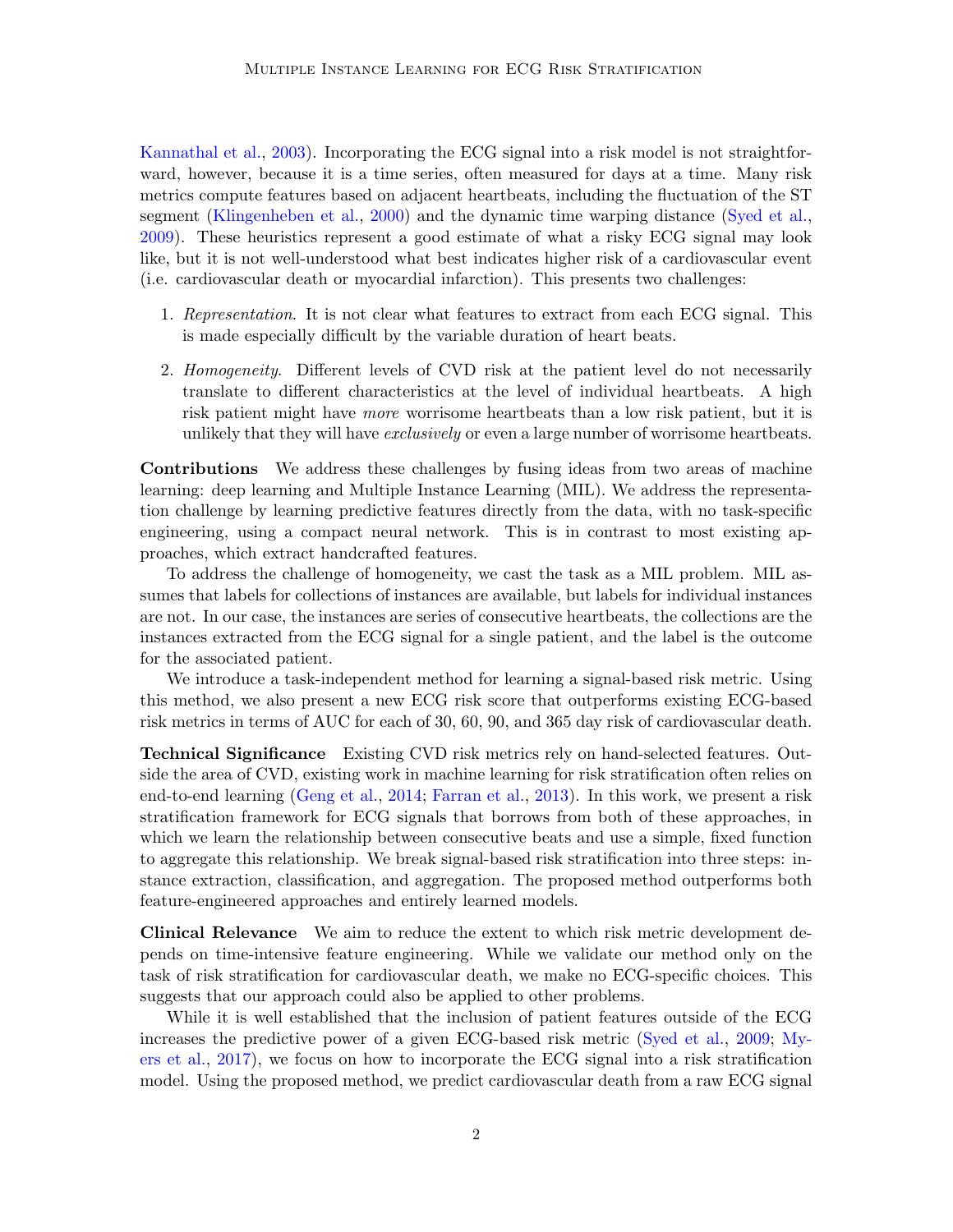and present a state-of-the-art risk score with respect to CVD within 30, 60, 90 and 365 days.

We include a review of related work in Section 2 and a summary of our method in Section 3. In Section 4, we outline our experimental setup and follow with results in Section 5. We conclude with a robustness analysis in Section 6 and discussion in Section 7.

## 2. Related Work

## 2.1. CVD Risk Stratification

The simplest and most commonly used means of predicting CVD is to construct a model based on easy-to-quantify patient characteristics, such as age, sex, and Left Ventricular Ejection Fraction (LVEF) [\(Cintron et al.,](#page-11-5) [1993;](#page-11-5) [Antman et al.,](#page-10-1) [2000;](#page-10-1) [Tang et al.,](#page-13-2) [2007;](#page-13-2) [Muntner et al.,](#page-12-6) [2014\)](#page-12-6). There is strong evidence, however, that leveraging ECG signals can add significant predictive power [\(Liu et al.,](#page-12-3) [2014\)](#page-12-3).

Because these signals take the form of long time series, it is not obvious how best to incorporate them into a predictive model. One approach is to treat the entire signal as an input to a model, either by extracting summary statistics [\(Malik et al.,](#page-12-7) [1996\)](#page-12-7) or feeding it into a recurrent neural network [\(Myers et al.,](#page-12-4) [2017\)](#page-12-4). An alternative is to treat one ECG signal as a sequence of many examples of heartbeats. A successful means of doing so is to extract pairs of consecutive heartbeats and represent each pair using a set of informative features [\(McCraty and Shaffer,](#page-12-8) [2015;](#page-12-8) [Syed et al.,](#page-13-1) [2009\)](#page-13-1). These features might include polynomial fit coefficients [\(Sun et al.,](#page-13-3) [2012\)](#page-13-3), Legendre coefficients [\(Myers et al.,](#page-12-4) [2017\)](#page-12-4) and DTW distance [\(Liu et al.,](#page-12-3) [2014\)](#page-12-3). Each of these methods rely on heuristics for cardiovascular risk. In contrast, we propose a method that learns a function to estimate risk directly from the ECG signal. We build upon existing work by focusing on consecutive heartbeats and map this problem to the multiple instance learning framework.

#### 2.2. Multiple Instance Learning (MIL)

MIL tasks involve three entities: instances, collections, and labels. In traditional supervised learning problems, each instance is associated with a label. In MIL, instances belong to collections and each collection is associated with a label [\(Amores,](#page-10-2) [2013\)](#page-10-2). A wealth of MIL research has occurred since the field's inception in 1998 (Maron and Lozano-Pérez, [1998\)](#page-12-9) and we direct interested readers to the survey conducted by [\(Carbonneau et al.,](#page-11-6) [2018\)](#page-11-6).

There are two basic assumptions in MIL: the standard MI assumption and the collective assumption. Our work depends upon the collective assumption, which states that positive and negative collections differ in the *percentage* of instances that are positive rather than the *existence* of a single positive instance.

Our approach is also an example of single instance learning [\(Foulds and Frank,](#page-11-7) [2010\)](#page-11-7), in which each instance inherits the collection label. We focus on the collection label prediction task corresponding to the downstream patient outcome, as opposed to the instance label prediction task.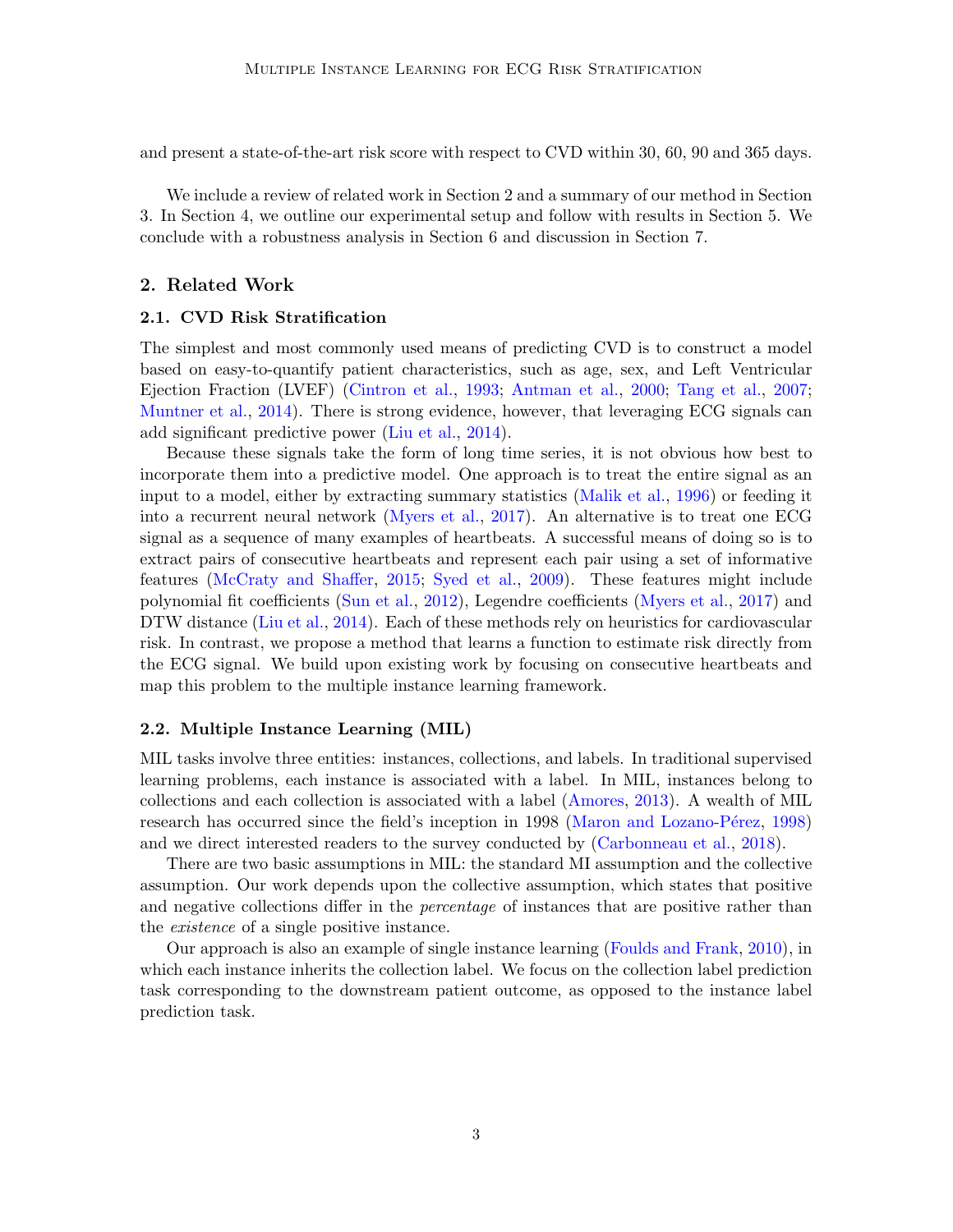## 3. Method

We assume a collection of M ECG signals  $T_1, \ldots, T_M$ . Each signal is associated with a unique patient m, and consists of  $L_m$  scalar samples. Each patient is associated with a label  $y_m \in \{0, 1\}$ , where  $y_m = 1$  indicates that the patient died of cardiac death within D days of hospital admission. D is set to be 30, 60, 90, or 365 days after hospital adminission. Our task is to predict the label for held-out patients based on their ECG signals.

We treat this as a multiple instance learning problem. This can be formalized as the construction of three functions:

- 1. Instance Extractor. A mapping  $F: \mathcal{T} \to \mathcal{X}^N$ , from the space of ECG signals to the space of collections of N instances.
- 2. Instance Classifier. A mapping  $G : \mathcal{X} \to [0,1]$  from individual instances to probabilistic class predictions.
- 3. Instance Aggregator. A mapping  $H : [0, 1]^N \to [0, 1]$  from predictions for each of the N instances in a collection to an overall prediction for the collection.

#### 3.1. Instance Extractor

The input to the instance extractor is the patient's ECG signal, cleaned according to [4.3.](#page-5-0) F then transforms a signal  $T_m$  into a set of  $N_m$  instances,  $X_m = {\mathbf{x}_m^i}_{i=1}^{N_m}$ . In the context of ECG signals, we choose instances to be groups of consecutive heartbeats. To create these groups, we identify the peak of each heartbeat using a waveform-based method (Martínez [et al.,](#page-12-10) [2004\)](#page-12-10) and extract one second of data, centered around each peak. We limit the number of instances taken from each ECG signal to 1000, corresponding to roughly 15 minutes. Our instance construction procedure is shown in Figure [1.](#page-4-0)

Importantly, we align the peaks of each heartbeat between instances. This is informed by previous methods that rely on transforming a patient's ECG signal into "beat space", where adjusting for variation in heart rate between patients yields improvements in cardiovascular risk stratification [\(Liu et al.,](#page-12-3) [2014\)](#page-12-3).

#### 3.2. Instance Classifier

We employ a compact convolutional neural network (CNN) to map each instance to its patient outcome. The model consists of two convolutional layers, each followed by a maxpooling layer, connected to a sigmoid output. Each convolution consists of two filters with a stride of 2 and kernel sizes of 128 and 64. The maxpooling layer has a stride of 1 and a width of 4. These sizes correspond to one second and half second windows over the ECG signal. The error in patient outcome prediction is backpropagated through the network in this step.

A CNN is well-suited to this task for several reasons. First, it extracts features directly from the raw data instead of requiring feature engineering. Second, the use of a CNN provides some translation invariance in the input space through maxpooling. This adds robustness to the behavior of the instance extraction procedure, in which overlapping windows in the instance extraction procedure produce redundant examples (see Figure [1\)](#page-4-0).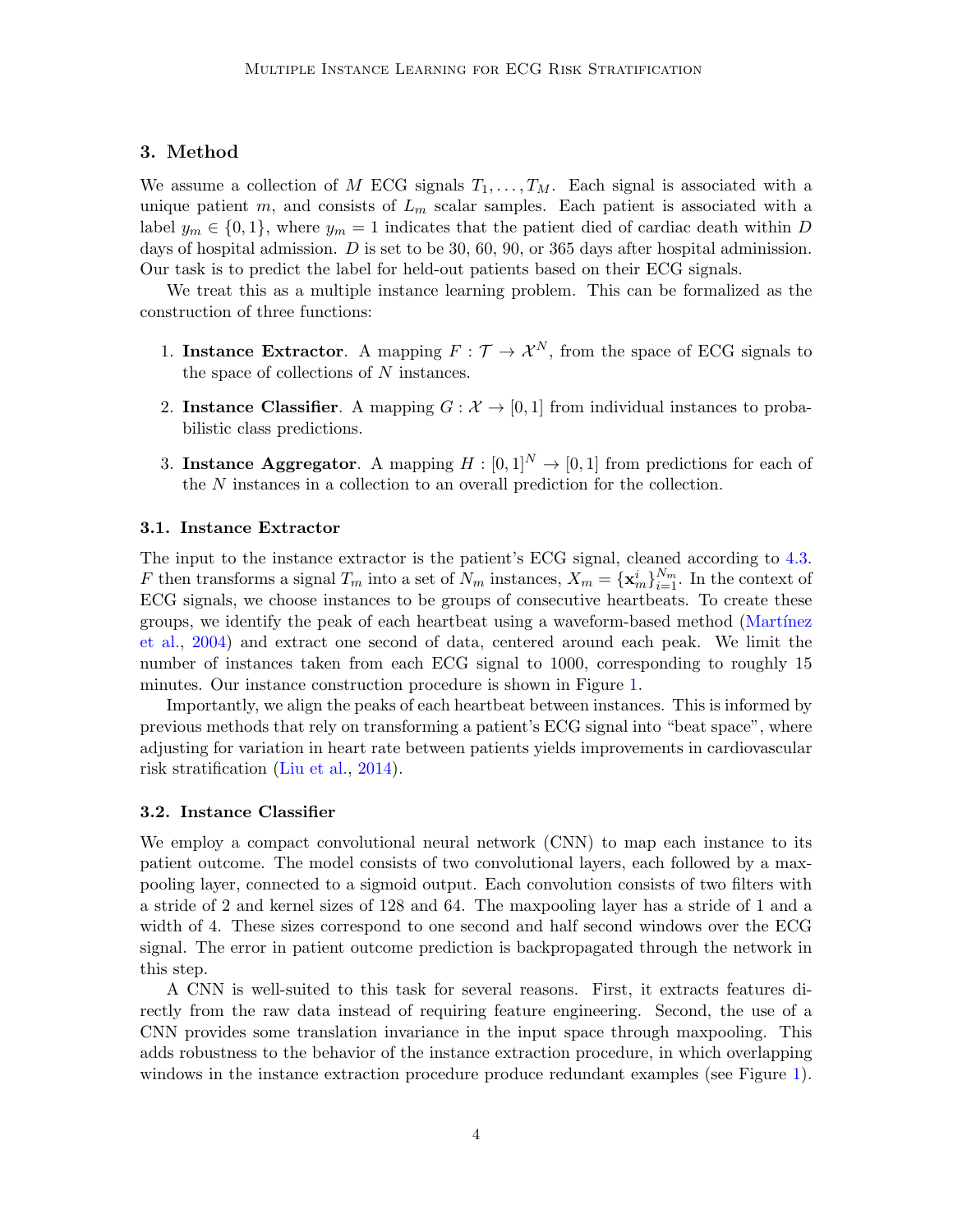<span id="page-4-0"></span>

Figure 1: The four main steps of instance extraction. First, we identify non-ectopic beats(marked in orange) from the raw patient's ECG signal (a). We sample one secondc corresponding to 128 samples—around the peak of each beat (b). This can lead to overlapping windows (c), but ensures that peaks are aligned. We then concatenate those windows (d) to create series of consecutive beats that serve as instances for the proposed method.

Third, it can capture morphological features of signals that are indicative of downstream risk [\(Shaffer and Ginsberg,](#page-13-4) [2017;](#page-13-4) [De Chazal et al.,](#page-11-8) [2004\)](#page-11-8).

#### 3.3. Instance Aggregator

We aggregate instances based on the *collective assumption* in MIL [\(Foulds and Frank,](#page-11-7) [2010\)](#page-11-7). That is, instead of assuming that only collections with  $y = 1$  have any instances belonging to this class, we assume that collections with  $y = 1$  have more of these instances than collections with  $y = 0$ . We compute the probability of the collection having label  $y_m = 1$ as the mean of the 20 percent of instance predictions with highest probability. I.e.,

$$
G(X_m) = \frac{1}{.2N_m} \sum_{i=1}^{N_m} F(\mathbf{x}_m^i) \cdot I[F(\mathbf{x}_m^i) \ge P_{80}(F(\mathbf{x}_m))]
$$
(1)

where  $P_{80}(\cdot)$  is a function that computes the 80th percentile of a set of measurements. This formalizes our hypothesis that patients likely to die within D days of hospital admission contain certain pathological beat sequences at a higher rate than low risk patients, but that most beats still appear normal. Following a convention common in the clinical literature, we designate patients that fall in the upper quartile of the metric as high risk and the lower three quartiles as low risk.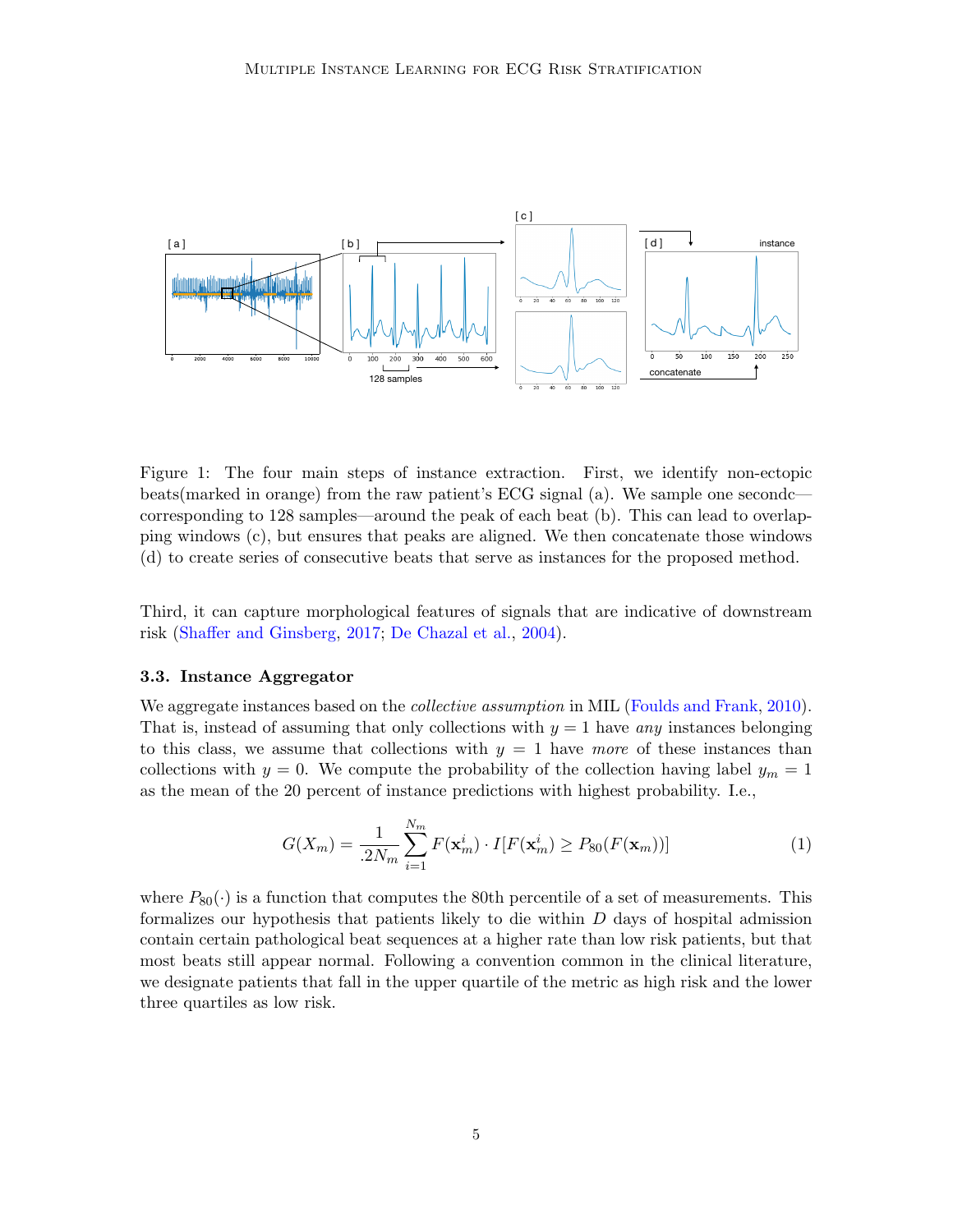## 4. Experimental Set-Up

### 4.1. Data

We use ECG recordings from the 5396 patients from the MERLIN-TIMI dataset [\(Morrow](#page-12-2) [et al.,](#page-12-2) [2007\)](#page-12-2) along with downstream labels for cardiovascular death. The sampling rate is 128Hz, and each patient was recorded for approximately 48 consecutive hours upon hospital admission for ACS. We remove patients who leave the study before 90 days, leaving us with 5245 patients. We also exclude 270 patients with missing patient attributes, to enable fair comparison to existing methods. Of the remaining 4975 patients, 107 patients died of CVD within 90 days and 217 died of CVD within 365 days. While there is an extreme class imbalance for all time horizons, this imbalance is particularly severe at short time scales.

Demographic factors for CVD and non-CVD patients are similar, as are their distributions of known correlates (including age and smoking status). The dataset is further divided into 5 randomized train/test splits. We select our method's hyperparameters (such as instance length and prediction function percentile) using one split, and test on the remaining four splits.

#### 4.2. Implementation

We implement the network in Keras [\(Chollet et al.,](#page-11-9) [2015\)](#page-11-9) and TensorFlow [\(Abadi et al.,](#page-10-3) [2016\)](#page-10-3), and optimize it using Adam [\(Kingma and Ba,](#page-11-10) [2014\)](#page-11-10) with default parameter settings for learning rate and decay. To address class imbalance, we balance each batch for positive and negative examples. This leads to over sampling the positive class.

#### <span id="page-5-0"></span>4.3. Preprocessing

Three pre-processing steps are typical when working with ECG data. The first is to remove ectopic beats from the ECG signal. Next is to remove baseline wander, or noise in the signal caused by patient motion or respiration. Finally, we normalize the entire signal based on each patient's R-wave amplitude in order to correct for inter-patient differences in measurement. This protocol is described by [\(Liu et al.,](#page-12-3) [2014\)](#page-12-3), and we perform the relevant steps using the same Physionet Signal Quality Index package [\(Li et al.,](#page-12-11) [2007\)](#page-12-11).

#### 4.4. Baselines

We evaluate the proposed approach against two sets of benchmarks: existing CVD risk metrics and variations of the proposed method. Compared to existing work in multiple instance learning, the instance number and instance dimension of our dataset far exceeds the typical scale of MIL datasets [\(Cheplygina and Tax,](#page-11-11) [2015\)](#page-11-11), disqualifying several kernelbased methods because of storage constraints. The only general-purpose MIL method able to run on our dataset was STK (Gärtner et al., [2002\)](#page-11-12). STK applies a specialized SVM, which defines collection similarity as the dot product of collection-level statistics including mean, variance, and standard deviation (Gärtner et al., [2002\)](#page-11-12). This method consistently yielded AUCs near 0.5 on our data so we omit comparison to it.

We evaluate against three existing CVD risk metrics: TRS [\(Antman et al.,](#page-10-1) [2000\)](#page-10-1), MVB [\(Liu et al.,](#page-12-3) [2014\)](#page-12-3), and LR-RNN [\(Myers et al.,](#page-12-4) [2017\)](#page-12-4). Morphological variability in beat-space (MVB) measures risk for CVD by averaging the dynamic time warping distance between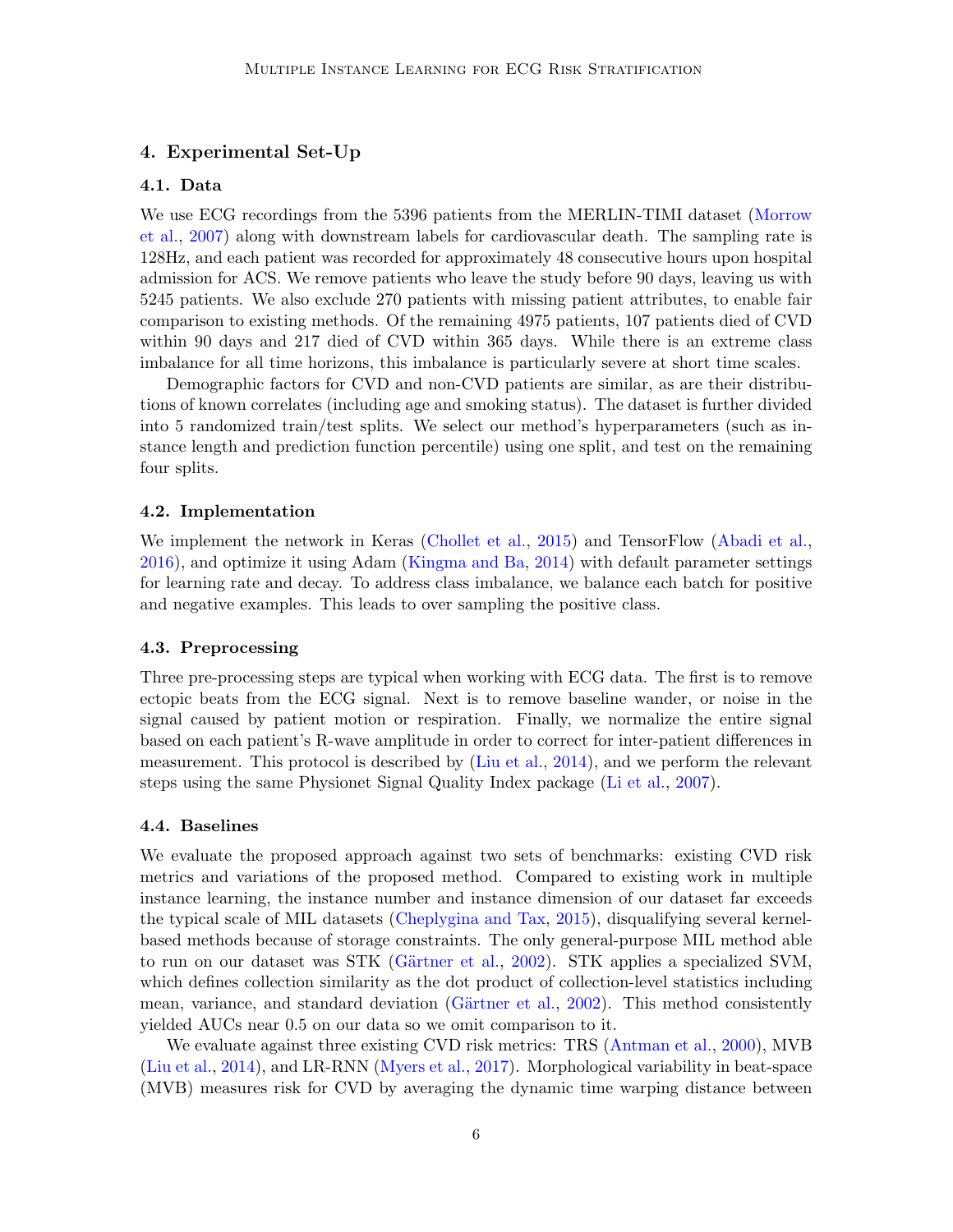adjacent beats. The method then learns the best frequency at which to compute variability between adjacent beats. LR-RNN supplements the first minute of a patient's ECG signal with commonly used patient features.

We also test against three variations of our proposed method: MIL-LR, MIL-FCX, and MIL-Set. MIL-LR uses a logistic regression in place of the the CNN, while MIL-FCX employs a one-layer fully connected network consisting of X hidden units where  $X \in 2, 3$ . We include these as baselines to evaluate the use of a neural network and, in particular, the use of a CNN. MIL-Set uses a CNN for the instance classification step but learns the aggregation function, using an approach similar to [\(Zaheer et al.,](#page-13-5) [2017\)](#page-13-5).

# 5. Results

In this section, we evaluate our method's ability to identify patients at risk for CVD within 30, 60, 90 and 365 days of hospital admission for an acute coronary syndrome. We measure performance using the area under the receiver operating curve (AUC) and the odds ratio.

# 5.1. Prediction Horizon

We present the performance of the proposed model, MIL-CNN, in terms of AUC in Table [1.](#page-7-0) The method achieves state-of-the-art AUCs across all time horizons examined. MIL-CNN achieves at least a 10 point increase in AUC over each horizon compared to MVB. MIL-LR performs comparably to MVB, while MIL-FC2 performs better. This suggests the value of non-linearities in learning a representation over instances. Using a CNN as the instance classifier offers further improvement, surpassing LR-RNN in terms of mean AUC. MIL-Set performs poorly, implying that the additional task of learning the aggregation function hinders the model. LR-RNN is within a standard deviation of the proposed model's performance, but also makes use of patient data external to the ECG signal. We also compare MIL-CNN to the same CNN architecture trained across the entire signal (eliminating the instance segmentation step) and show that MIL-CNN achieves higher AUCs. The table with these results can be found in Appendix A. For the existing CVD risk metrics, we see a steady increase in AUC as we go from the 30 day horizon to the 90 day horizon, followed by a small dip between the 90 day and 365 day prediction performance. This dip could be because symptoms of cardiovascular death at longer time scales—between 90 and 365 days—pose a more challenging identification task than symptoms of cardiovascular death within 90 days.

# 5.2. Odds Ratios

A quarter of the test patients are designated as high risk. This amounts to 312 high risk patients and 935 low risk patients. We compare the ORs obtained by our method to MVB, the only one of our baselines that operates exclusively on the ECG signal. Across all time horizons, our method achieves a higher average OR across splits. The greatest improvement is seen at the 90 day time horizon, in which MIL-CNN obtains a median OR of 6.33 and identifies 19 of 28 patients who suffer from cardiovascular death as high risk.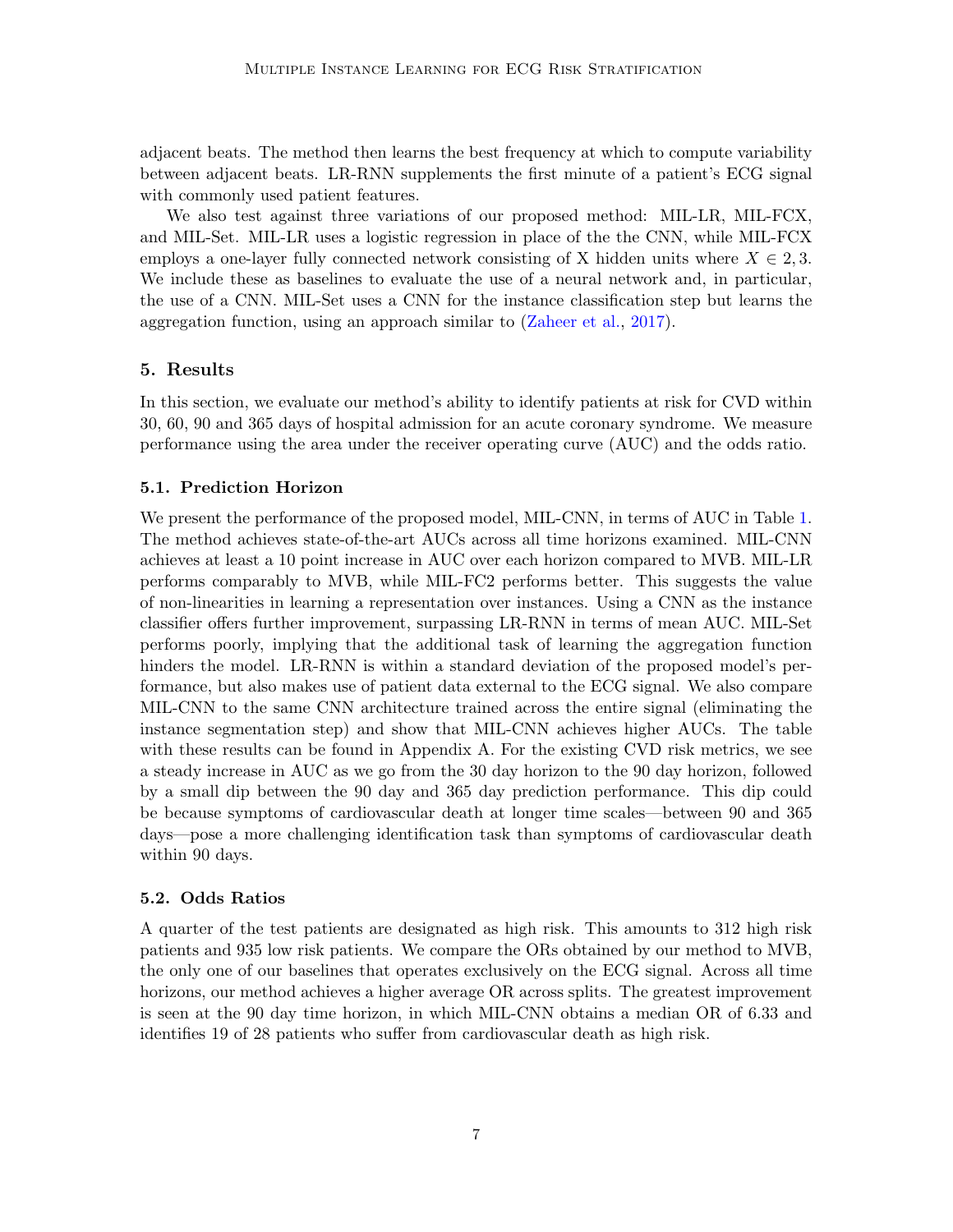<span id="page-7-0"></span>

| Days | TRS.                                                                                                                                                                                         | MVB |  | LR-RNN   MIL-LR. MIL-FC2 MIL-CNN   MIL-Set |  |
|------|----------------------------------------------------------------------------------------------------------------------------------------------------------------------------------------------|-----|--|--------------------------------------------|--|
|      | $\frac{30}{10.68 \pm 0.067}$ $\frac{0.66 \pm 0.055}{0.66 \pm 0.055}$ $\frac{0.78 \pm 0.043}{0.67 \pm 0.022}$ $\frac{0.71 \pm 0.020}{0.71 \pm 0.020}$ $\frac{0.83 \pm 0.007}{0.54 \pm 0.076}$ |     |  |                                            |  |
|      | 60 $0.69 \pm 0.071$ $0.68 \pm .046$ $0.78 \pm 0.050$ $0.68 \pm .017$ $0.75 \pm .007$ $\mathbf{.79} \pm .018$ $0.54 \pm .075$                                                                 |     |  |                                            |  |
|      | $90\quad 0.70 \pm 0.073$ $0.68 \pm .047$ $0.79 \pm 0.052$ $0.71 \pm .031$ $0.78 \pm .009$ $.81 \pm .003$ $0.64 \pm .080$                                                                     |     |  |                                            |  |
|      | $365$ $0.70 \pm 0.055$ $0.66 \pm .060$ $0.74 \pm 0.040$ $0.70 \pm .025$ $0.75 \pm .014$ $.78 \pm .005$ $0.68 \pm .032$                                                                       |     |  |                                            |  |

Table 1: We report the AUC and standard deviation over four splits of the MIL framework compared to existing CVD risk metrics (TRS, MVB, and LR-RNN). Within the MIL framework, we test across three instance classifiers: LR, FC2, and a CNN. We also test against an end-to-end learning approach, MIL-Set. We see that across all time horizons, MIL-CNN outperforms existing methods.



Figure 2: Distribution of odds ratios over time horizon tasks. We consider only MVB and MIL-CNN, the two risk metrics that operate on the patient ECG signal. We report the average and standard deviation of the odds ratios over 5 splits. MVB maintains an odds ratio of about 3 at each time horizon. MIL-CNN demonstrates a higher odds ratio when forecasting for 90 days, but otherwise obtains an odds ratio of around 5.

### 6. Robustness

We include tests to demonstrate our method's robustness to both the choice of instance extraction function and the choice of instance aggregation function. We also show that our method is more resilient to class imbalance than MIL-Set. We include MIL-Set to show the benefit a simple, fixed aggregation function offers.

#### 6.1. Robustness to Instance Extraction Function

In this section, we evaluate the sensitivity of MIL-CNN to the instance extraction function. Segmentation into consecutive heartbeats is well-justified based on existing literature and the intrinsic periodicity of the signal, but the optimal number of consecutive heartbeats is not obvious. We test each MIL method across four instance types: one, two, three, and four consecutive heartbeats. Our method is robust to this choice.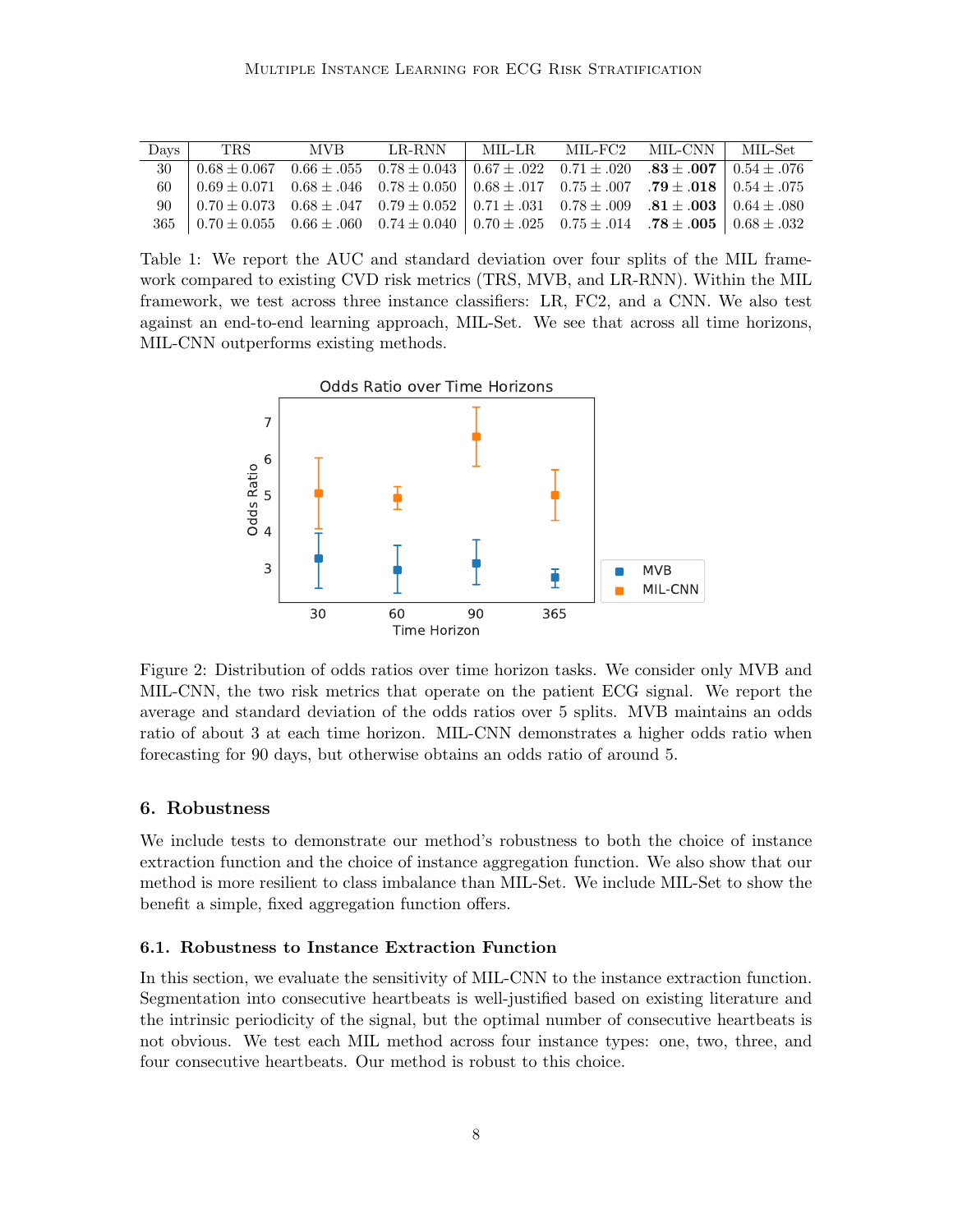

Figure 3: Effect of number of beats per instance on AUC at different time horizons. At the top, we plot the MIL method's performance with a CNN as the instance classifier. Lines clustered in the middle represent MIL performance with variations on the instance classifier. The purple line shows MIL-Set's performance on the task. The plots demonstrate a resilience to instance choice superior to that of MIL-Set, across all horizons.

#### 6.2. Robustness to Aggregation Function

We also test alternatives to averaging the top 20% of the instance predictions. The motivation for this initial choice lies in how every ECG signal segment need not—and often does not—present information relevant to patient risk for a particular outcome. First, we replace the mean with the median. We assess the mean of the top 10%, 20% and 50% of the instance predictions. We show our results in Figure [4,](#page-9-0) demonstrating that the choice of aggregation function–among those tested–has no significant effect on the model's AUC.

#### 6.3. Robustness to Class Imbalance

We vary the number of positive instances in each training set—providing between 10-90% of the available positively labeled training data and measure the resulting AUCs. As shown in Figure [5,](#page-10-4) the proposed model remains resilient to extreme class imbalance while MIL-Set does not. As the number of positive instances increases, there is no clear trend with MIL-Set performance.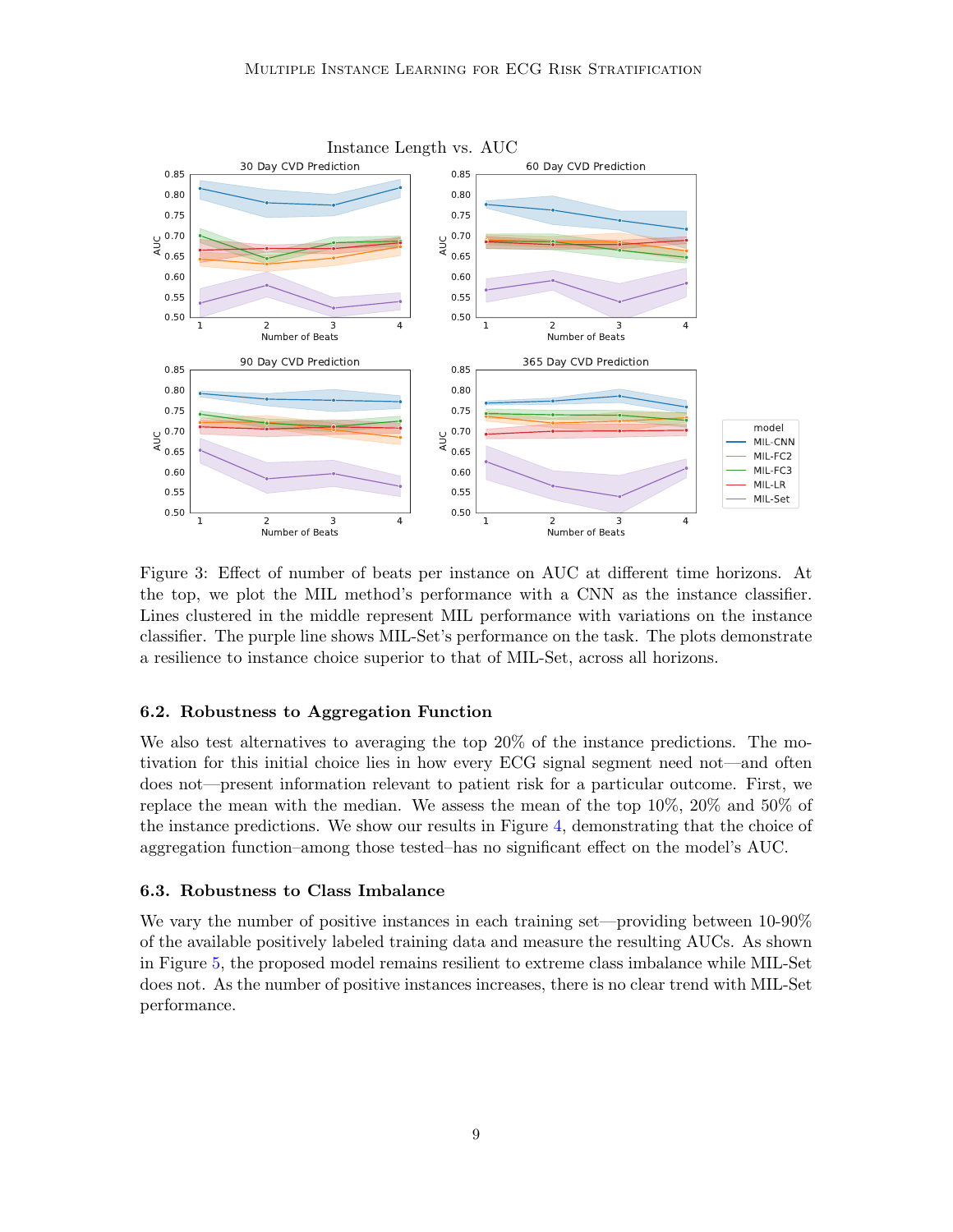<span id="page-9-0"></span>

Figure 4: Performance of aggregation functions across a variety of horizons. We see a minor increase in AUC when using the mean of the top 20 percentile of instance predictions on all horizons except 365 days. Each AUC is averaged across 5 splits and instance classifiers.

## 7. Discussion

In this work, we propose a successful way to incorporate a patient's electrocardiogram signal into a risk stratification model. We validate our approach by building a risk metric to identify patients at high risk for cardiovascular death after an acute coronary syndrome and report state-of-the-art AUCs. Moreover, we present these results for four time horizons: 30, 60, 90, and 365 days.

We also show that our method is robust to hyperparameter choice and continues to excel in settings that demonstrate severe class imbalance. Two aspects of the method are worth highlighting. First, we perform no feature engineering, which suggests the method's promise in other signal-based risk stratification scenarios. Second, we rely exclusively on a patient's ECG signal. This suggests that we could obtain an even better risk metric with the addition of patient-specific features.

### 8. Future Work

The success of our approach suggests at least three directions for future work. First, our ability to forecast long-term outcomes from ECG signals suggests that models for risk stratification at longer time scales—on the order of years instead of months—may be worth exploring. This has remained a relatively understudied problem [\(Bueno and Asenjo,](#page-10-5) [2016\)](#page-10-5), but may be tractable using extensions of the ideas presented here. Second, because there is little in our approach that is specific to ECG signals, it could be applied to risk stratification using other biometric signals as well. Third, while the objective of this task is binary classification, multiple instance regression could allow us to forecast patient outcomes, such as day of cardiovascular death, at a more granular level.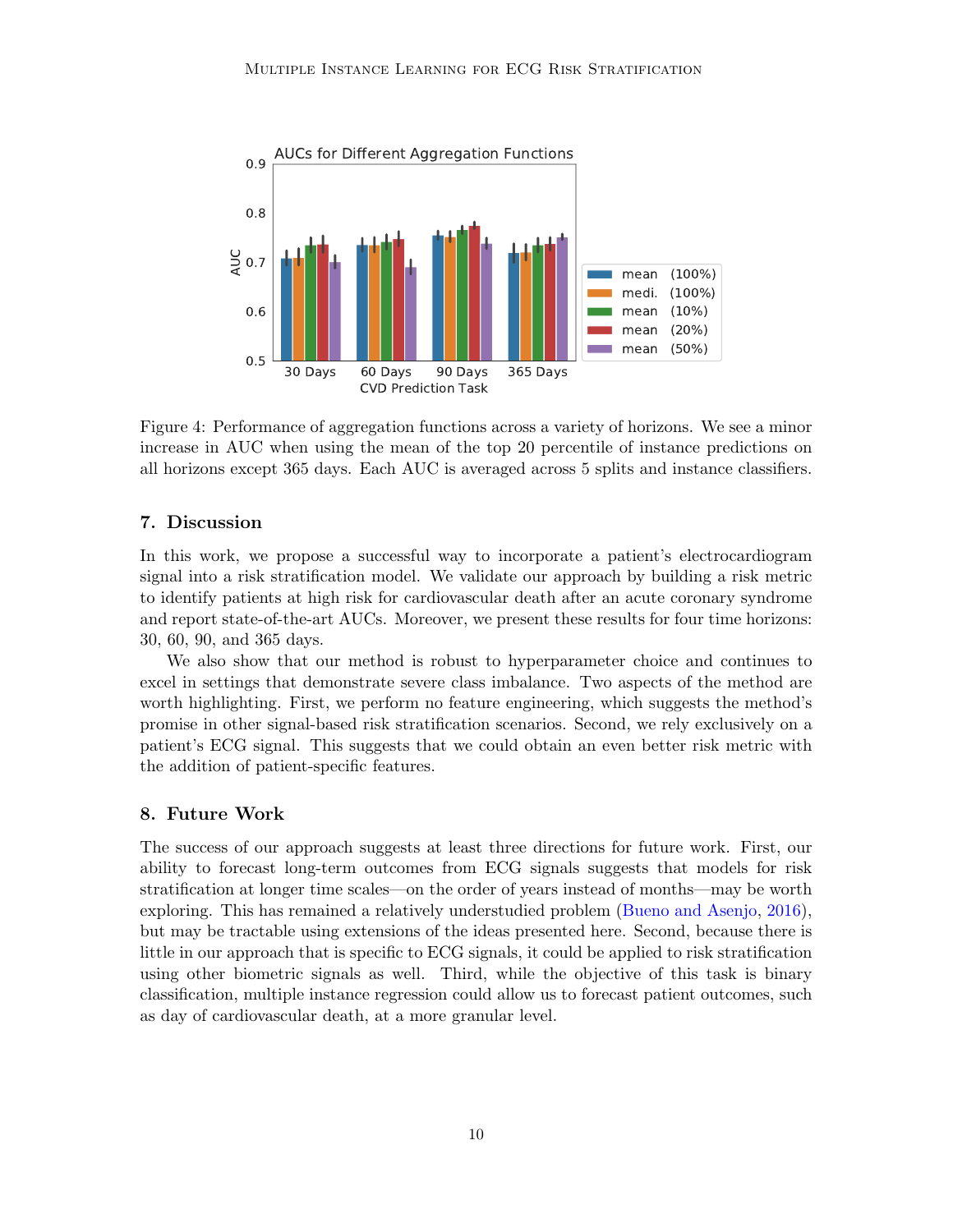<span id="page-10-4"></span>

Figure 5: Testing for model robustness to the number of positive training examples on the 90-day risk stratification task. The x-axis is the percentage of existing positive instances provided to the model during training. The model normally trains on 77 positive examples and 3651 negative examples. This plot demonstrates two trends: 1) MIL-CNN is not sensitive to extreme class imbalance, learning a reasonable risk metric with only 15 positive examples and 2) MIL-CNN demonstrates less variance in its performance over multiple runs on the same split.

## Acknowledgments

We would like to thank Paul Myers, Jen Gong, and Yun Liu for their helpful feedback. This work was funded by the National Science Foundation Grant 1122374.

## References

- <span id="page-10-3"></span>Martín Abadi, Paul Barham, Jianmin Chen, Zhifeng Chen, Andy Davis, Jeffrey Dean, Matthieu Devin, Sanjay Ghemawat, Geoffrey Irving, Michael Isard, et al. Tensorflow: A system for large-scale machine learning. In 12th {USENIX} Symposium on Operating Systems Design and Implementation ({OSDI} 16), pages 265–283, 2016.
- <span id="page-10-0"></span>U Rajendra Acharya, P Subbanna Bhat, S Sitharama Iyengar, Ashok Rao, and Sumeet Dua. Classification of heart rate data using artificial neural network and fuzzy equivalence relation. Pattern recognition,  $36(1):61-68$ , 2003.
- <span id="page-10-2"></span>Jaume Amores. Multiple instance classification: Review, taxonomy and comparative study. Artificial Intelligence, 201:81–105, 2013.
- <span id="page-10-1"></span>Elliott M Antman, Marc Cohen, Peter JLM Bernink, Carolyn H McCabe, Thomas Horacek, Gary Papuchis, Branco Mautner, Ramon Corbalan, David Radley, and Eugene Braunwald. The timi risk score for unstable angina/non–st elevation mi: a method for prognostication and therapeutic decision making. Jama, 284(7):835–842, 2000.
- <span id="page-10-5"></span>Héctor Bueno and Roberto Martín Asenjo. Long-term cardiovascular risk after acute coronary syndrome, an ongoing challenge. Revista Española de Cardiología,  $69(01):1-2$ , 2016.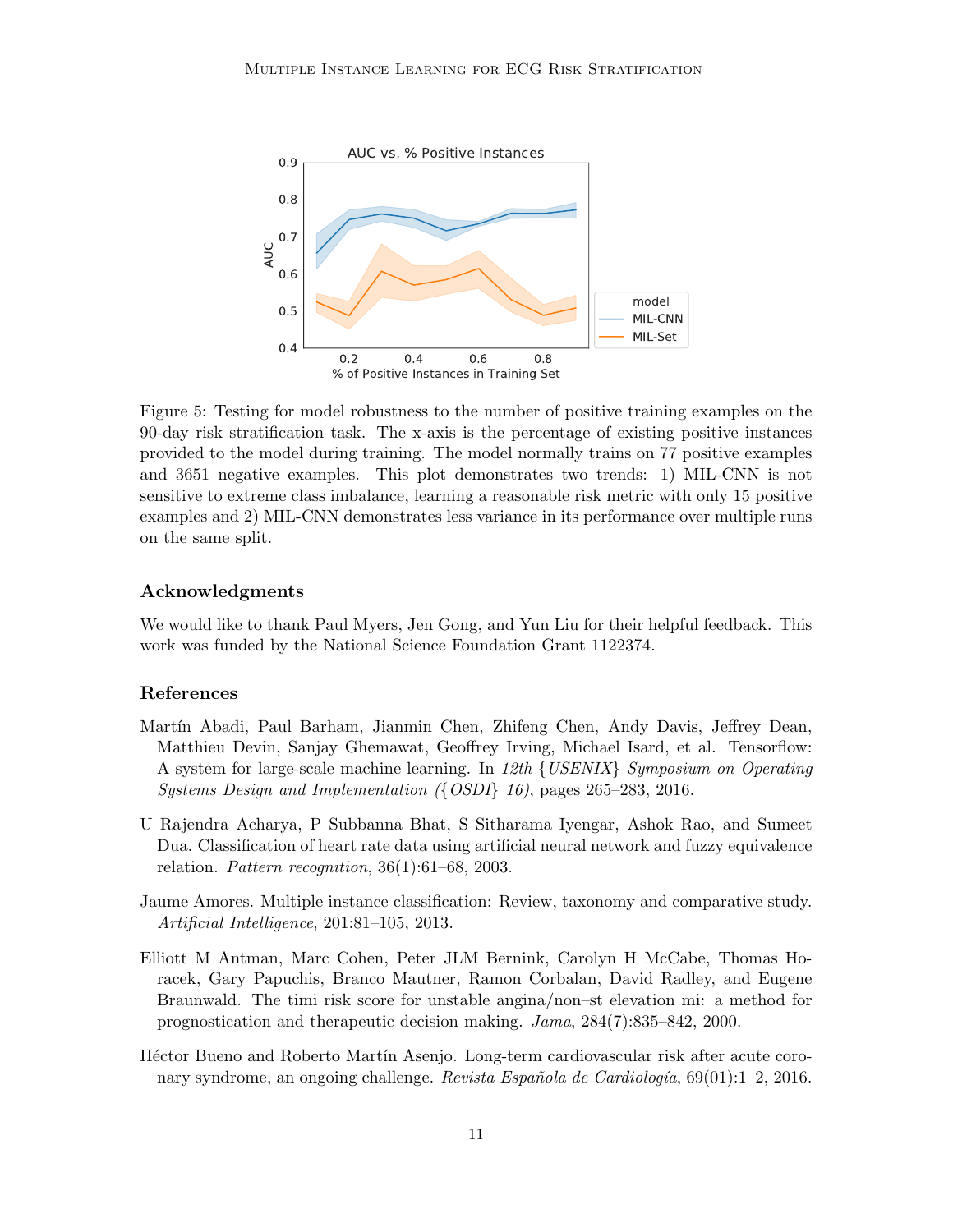- <span id="page-11-6"></span>Marc-Andr´e Carbonneau, Veronika Cheplygina, Eric Granger, and Ghyslain Gagnon. Multiple instance learning: A survey of problem characteristics and applications. Pattern Recognition, 77:329–353, 2018.
- <span id="page-11-11"></span>Veronika Cheplygina and David MJ Tax. Characterizing multiple instance datasets. In International Workshop on Similarity-Based Pattern Recognition, pages 15–27. Springer, 2015.

<span id="page-11-9"></span>François Chollet et al. Keras, 2015.

- <span id="page-11-5"></span>Guillermo Cintron, Gary Johnson, Gary Francis, Frederick Cobb, and Jay N Cohn. Prognostic significance of serial changes in left ventricular ejection fraction in patients with congestive heart failure. the v-heft va cooperative studies group. Circulation, 87(6 Suppl): VI17–23, 1993.
- <span id="page-11-8"></span>Philip De Chazal, Maria O'Dwyer, and Richard B Reilly. Automatic classification of heartbeats using ecg morphology and heartbeat interval features. IEEE transactions on biomedical engineering, 51(7):1196–1206, 2004.
- <span id="page-11-4"></span>Bassam Farran, Arshad Mohamed Channanath, Kazem Behbehani, and Thangavel Alphonse Thanaraj. Predictive models to assess risk of type 2 diabetes, hypertension and comorbidity: machine-learning algorithms and validation using national health data from kuwaita cohort study. BMJ open, 3(5):e002457, 2013.
- <span id="page-11-7"></span>James Foulds and Eibe Frank. A review of multi-instance learning assumptions. The Knowledge Engineering Review, 25(1):1–25, 2010.
- <span id="page-11-12"></span>Thomas Gärtner, Peter A Flach, Adam Kowalczyk, and Alexander J Smola. Multi-instance kernels. In ICML, volume 2, pages 179–186, 2002.
- <span id="page-11-3"></span>Yuan Geng, Wenbin Lu, and Hao Helen Zhang. A model-free machine learning method for risk classification and survival probability prediction. Stat, 3(1):337–350, 2014.
- <span id="page-11-1"></span>Jen J Gong, Tristan Naumann, Peter Szolovits, and John V Guttag. Predicting clinical outcomes across changing electronic health record systems. In Proceedings of the 23rd ACM SIGKDD International Conference on Knowledge Discovery and Data Mining, pages 1497–1505. ACM, 2017.
- <span id="page-11-0"></span>Morteza Heidari, Abolfazl Zargari Khuzani, Alan B Hollingsworth, Gopichandh Danala, Seyedehnafiseh Mirniaharikandehei, Yuchen Qiu, Hong Liu, and Bin Zheng. Prediction of breast cancer risk using a machine learning approach embedded with a locality preserving projection algorithm. Physics in Medicine & Biology, 63(3):035020, 2018.
- <span id="page-11-2"></span>N Kannathal, U Rajendra Acharya, Choo Min Lim, PK Sadasivan, and SM Krishnan. Classification of cardiac patient states using artificial neural networks. Experimental  $\mathcal{C}$ Clinical Cardiology, 8(4):206, 2003.
- <span id="page-11-10"></span>Diederik P Kingma and Jimmy Ba. Adam: A method for stochastic optimization.  $arXiv$ preprint arXiv:1412.6980, 2014.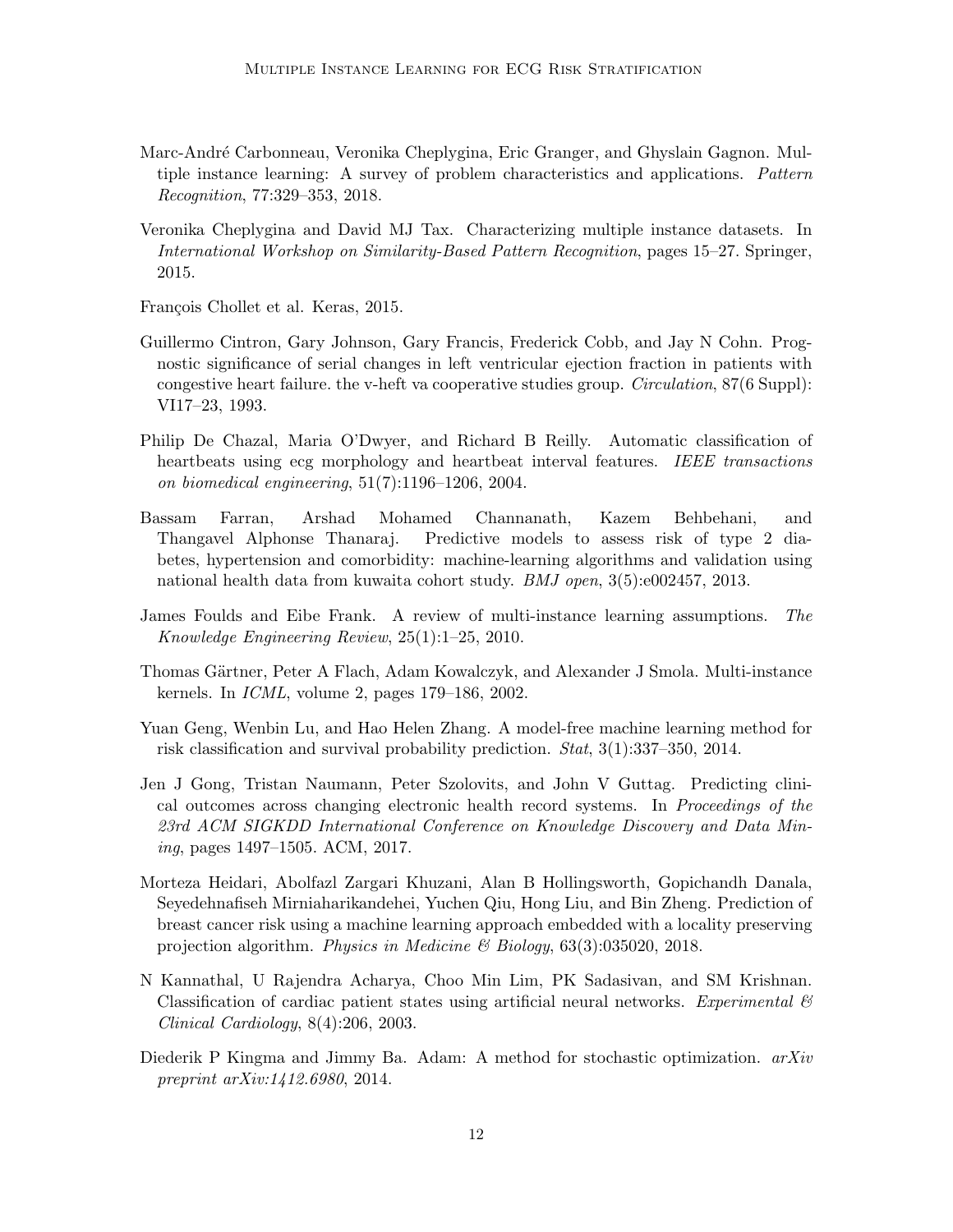- <span id="page-12-5"></span>T Klingenheben, M Zabel, RB D'agostino, RJ Cohen, and SH Hohnloser. Predictive value of t-wave alternans for arrhythmic events in patients with congestive heart failure. The Lancet, 356(9230):651–652, 2000.
- <span id="page-12-11"></span>Qiao Li, Roger G Mark, and Gari D Clifford. Robust heart rate estimation from multiple asynchronous noisy sources using signal quality indices and a kalman filter. Physiological measurement, 29(1):15, 2007.
- <span id="page-12-0"></span>Xiang Li, Haifeng Liu, Xin Du, Ping Zhang, Gang Hu, Guotong Xie, Shijing Guo, Meilin Xu, and Xiaoping Xie. Integrated machine learning approaches for predicting ischemic stroke and thromboembolism in atrial fibrillation. In AMIA Annual Symposium Proceedings, volume 2016, page 799. American Medical Informatics Association, 2016.
- <span id="page-12-3"></span>Yun Liu, Zeeshan Syed, Benjamin M Scirica, David A Morrow, John V Guttag, and Collin M Stultz. Ecg morphological variability in beat space for risk stratification after acute coronary syndrome. Journal of the American Heart Association, 3(3):e000981, 2014.
- <span id="page-12-7"></span>Marek Malik, J Thomas Bigger, A John Camm, Robert E Kleiger, Alberto Malliani, Arthur J Moss, and Peter J Schwartz. Heart rate variability: Standards of measurement, physiological interpretation, and clinical use. European heart journal, 17(3):354–381, 1996.
- <span id="page-12-9"></span>Oded Maron and Tomás Lozano-Pérez. A framework for multiple-instance learning. In Advances in neural information processing systems, pages 570–576, 1998.
- <span id="page-12-10"></span>Juan Pablo Mart´ınez, Rute Almeida, Salvador Olmos, Ana Paula Rocha, and Pablo Laguna. A wavelet-based ecg delineator: evaluation on standard databases. IEEE Transactions on biomedical engineering, 51(4):570–581, 2004.
- <span id="page-12-8"></span>Rollin McCraty and Fred Shaffer. Heart rate variability: new perspectives on physiological mechanisms, assessment of self-regulatory capacity, and health risk. Global Advances in Health and Medicine, 4(1):46–61, 2015.
- <span id="page-12-2"></span>David A Morrow, Benjamin M Scirica, Ewa Karwatowska-Prokopczuk, Sabina A Murphy, Andrzej Budaj, Sergei Varshavsky, Andrew A Wolff, Allan Skene, Carolyn H McCabe, Eugene Braunwald, et al. Effects of ranolazine on recurrent cardiovascular events in patients with non–st-elevation acute coronary syndromes: the merlin-timi 36 randomized trial. Jama, 297(16):1775–1783, 2007.
- <span id="page-12-6"></span>Paul Muntner, Lisandro D Colantonio, Mary Cushman, David C Goff, George Howard, Virginia J Howard, Brett Kissela, Emily B Levitan, Donald M Lloyd-Jones, and Monika M Safford. Validation of the atherosclerotic cardiovascular disease pooled cohort risk equations. Jama, 311(14):1406–1415, 2014.
- <span id="page-12-4"></span>Paul D Myers, Benjamin M Scirica, and Collin M Stultz. Machine learning improves risk stratification after acute coronary syndrome. Scientific reports, 7(1):12692, 2017.
- <span id="page-12-1"></span>Roy H Perlis. A clinical risk stratification tool for predicting treatment resistance in major depressive disorder. Biological psychiatry, 74(1):7–14, 2013.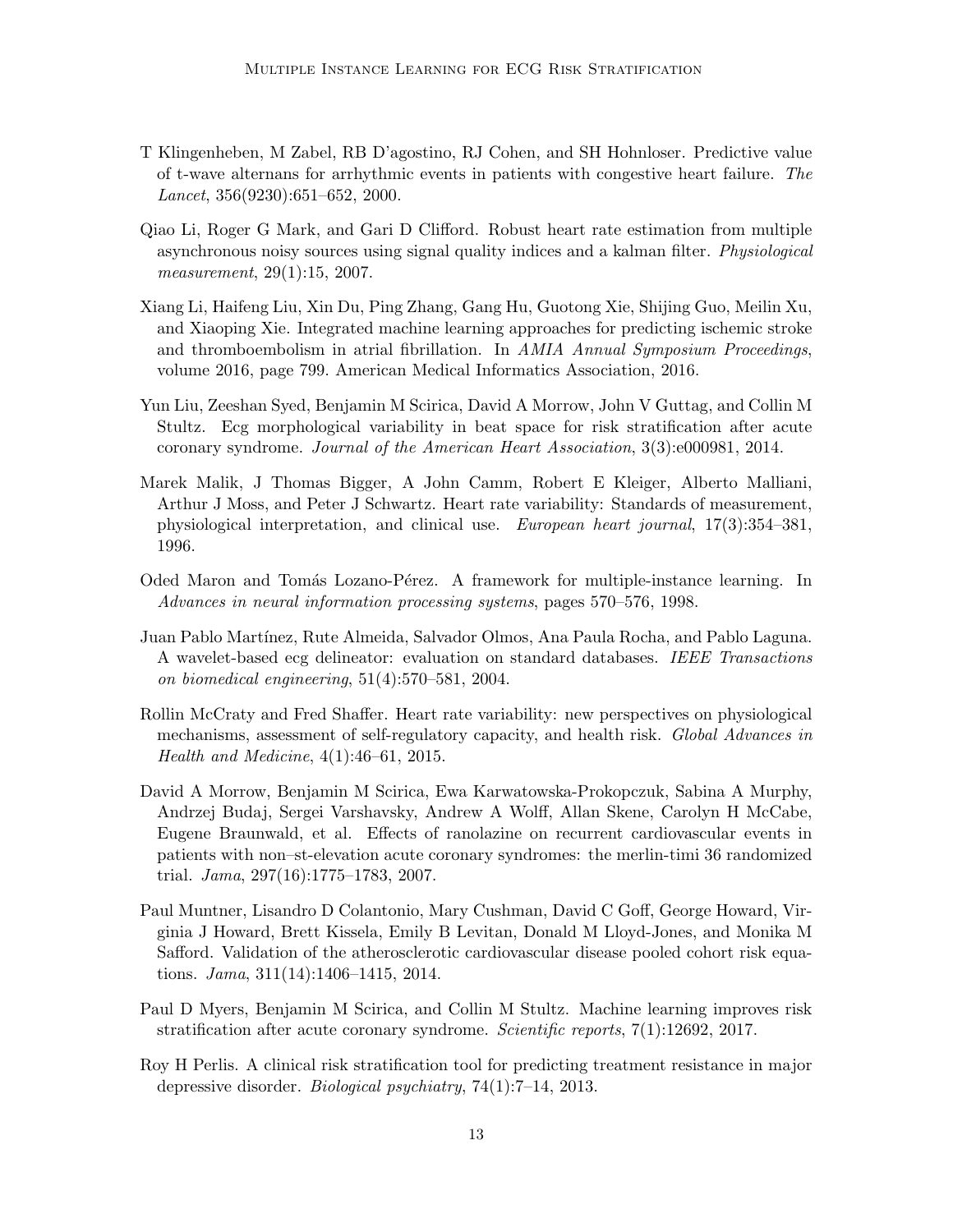- <span id="page-13-0"></span>Quazi Abidur Rahman, Larisa G Tereshchenko, Matthew Kongkatong, Theodore Abraham, M Roselle Abraham, and Hagit Shatkay. Utilizing ecg-based heartbeat classification for hypertrophic cardiomyopathy identification. IEEE transactions on nanobioscience, 14  $(5):505-512, 2015.$
- <span id="page-13-4"></span>Fred Shaffer and JP Ginsberg. An overview of heart rate variability metrics and norms. Frontiers in public health, 5:258, 2017.
- <span id="page-13-3"></span>Li Sun, Yanping Lu, Kaitao Yang, and Shaozi Li. Ecg analysis using multiple instance learning for myocardial infarction detection. IEEE transactions on biomedical engineering, 59 (12):3348–3356, 2012.
- <span id="page-13-1"></span>Zeeshan Syed, Benjamin M Scirica, Satishkumar Mohanavelu, Phil Sung, Eric L Michelson, Christopher P Cannon, Peter H Stone, Collin M Stultz, and John V Guttag. Relation of death within 90 days of non-st-elevation acute coronary syndromes to variability in electrocardiographic morphology. The American journal of cardiology, 103(3):307–311, 2009.
- <span id="page-13-2"></span>Eng Wei Tang, Cheuk-Kit Wong, and Peter Herbison. Global registry of acute coronary events (grace) hospital discharge risk score accurately predicts long-term mortality post acute coronary syndrome. American heart journal, 153(1):29–35, 2007.
- <span id="page-13-5"></span>Manzil Zaheer, Satwik Kottur, Siamak Ravanbakhsh, Barnabas Poczos, Ruslan R Salakhutdinov, and Alexander J Smola. Deep sets. In Advances in neural information processing systems, pages 3391–3401, 2017.